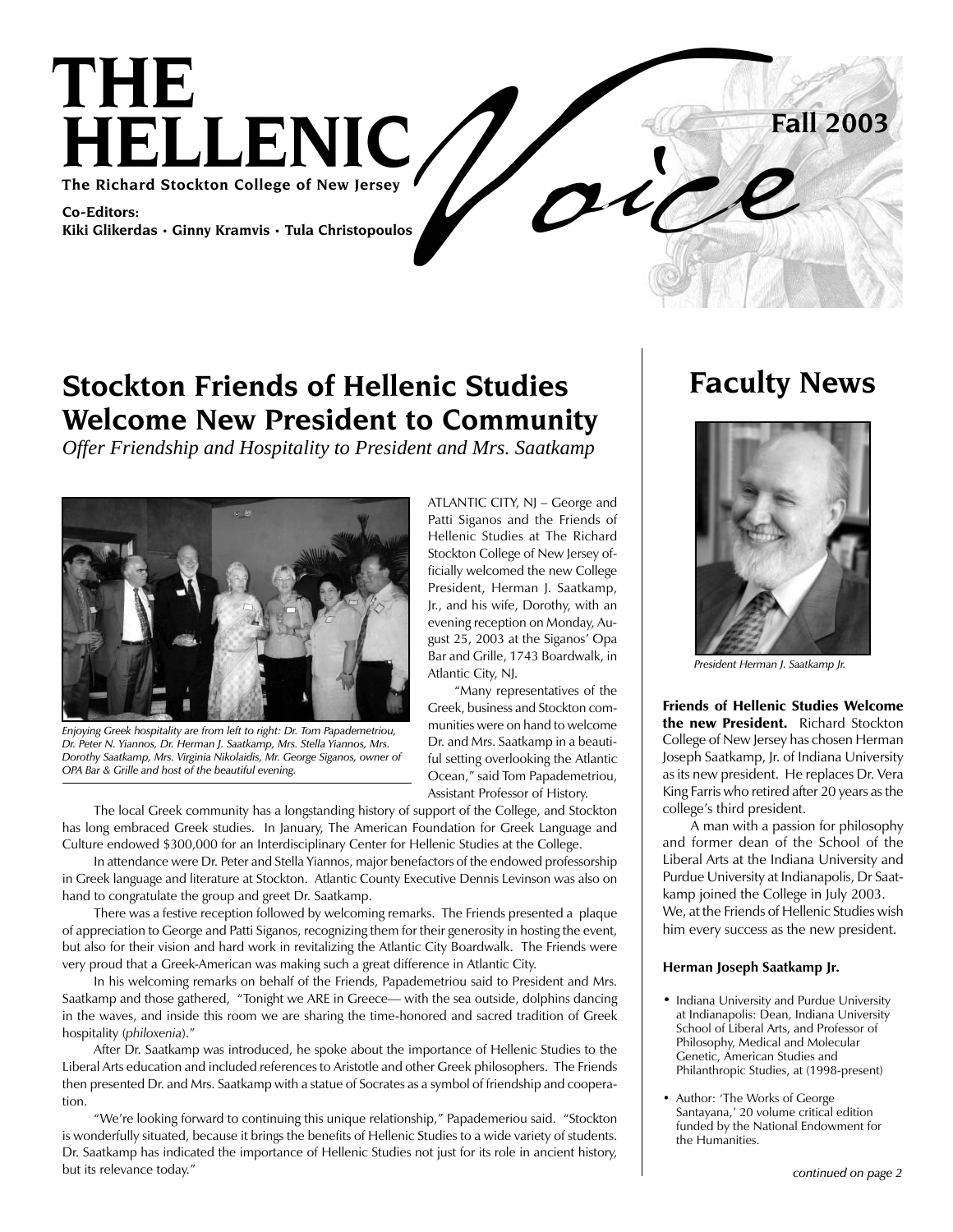#### *Herman J. Saatkaamp Jr. (cont.)*

- General Editor: Vanderbilt Library of American Philosophy (1996-2002)
- Texas A&M University: Professor, department head (1985-1998)
- University of Tampa: Philosophy Department (1970-85)
- Ph.D. Vanderbilt University (1972)
- Master of Arts Vanderbilt University (1970)
- Master of divinity Southern Theological Seminary (1967)
- Bachelor of Arts Carson-Newman College (1964)

\*\*\*\*\*\*\*\*\*\*\*\*\*\*\*\*\*\*\*\*\*\*\*\*\*\*\*\*\*\*\*\*\*

### **Dr. Tom Papademetriou**

*Assistant Professor of History* 

In the Spring 2003 semester, Dr. Papademetriou taught the course, Nation-building: The case of modern Greece. This course of 30 students (with only one Greek-American!) examined questions of modern Greek identity from the Ottoman period until the present, broadly surveying modern Greece's

political history as well as the social, cultural, and intellectual developments. Students explored theories of nationalism as well as the complex issues involved in creating and preserving an independent Greek state in the modern period.

 Additionally, Papademetriou developed and taught the Advanced Seminar in History covering the topic of Identity. This seminar is for advanced History majors, and is part of the new Conceptual History curriculum which focuses thematically on the topics of Identity, Power, Nature, and Belief.

 As chair of the 2003 Distinguished Historian Lecture series, Papademetriou combined the interests of both courses by inviting Prof. Alexander Kitroeff (Haverford College) to speak on the topic, "The Olympics and Modern Greek Identity."

 In November, Papademetriou was an invited participant in the seminar, "Converting Cultures" at Dartmouth College's Center for the Humanities, where he commented on the role and status of the Christians in the Ottoman Empire. In April, Papademetriou spoke to the Hellenic Link professional association of Chicago, on the topic of "Greek

Daily Life in the  $16<sup>th</sup>$  century Ottoman Empire."

THE<br>HELLENIC//

oice

 Papademetriou was invited to speak at the International Byzantine and Ottoman Symposium held at Istanbul University, Istanbul, Turkey on May 30-31, 2003. He spoke to an international audience on the topic, "Archons and Patriarchs: Locating Power and Authority in the Late Fifteenth Century Greek Community of Istanbul." During his stay in Istanbul he conducted research in the Ottoman archives for his study on the 16<sup>th</sup> century Greek community.

 Papademetriou is also involved in a new faculty initiative called the South Jersey Initiative. This initiative is intended to increase connections between the local community and the resources of the College. Papademetriou is strengthening the link between the Greek-American community and Stockton College by spearheading the establishment of an archive documenting the history of Greek-Americans in New Jersey.  $\blacksquare$ 

Did you know...

IT'S GREEK TO ME! GREEK TEXT?

- It's interesting that in American culture, "IT'S GREEK TO ME" expresses the degree to which someone finds a situation incomprehensible.
- Also notable is the standard advertising buzz phrase "TO GREEK TEXT." It means to use jumbled characters in place of text for position only. This is used in cases where the advertisement must be laid out but the text has not yet been written.
- These words are displayed upon entering the Columbia Graduate School of Business:

*The sign of Hermes adopted by the Columbia Graduate School of Business is associated with trade, commerce and travel. Used as a symbol of excellence, it serves as a fitting symbol of the business school.*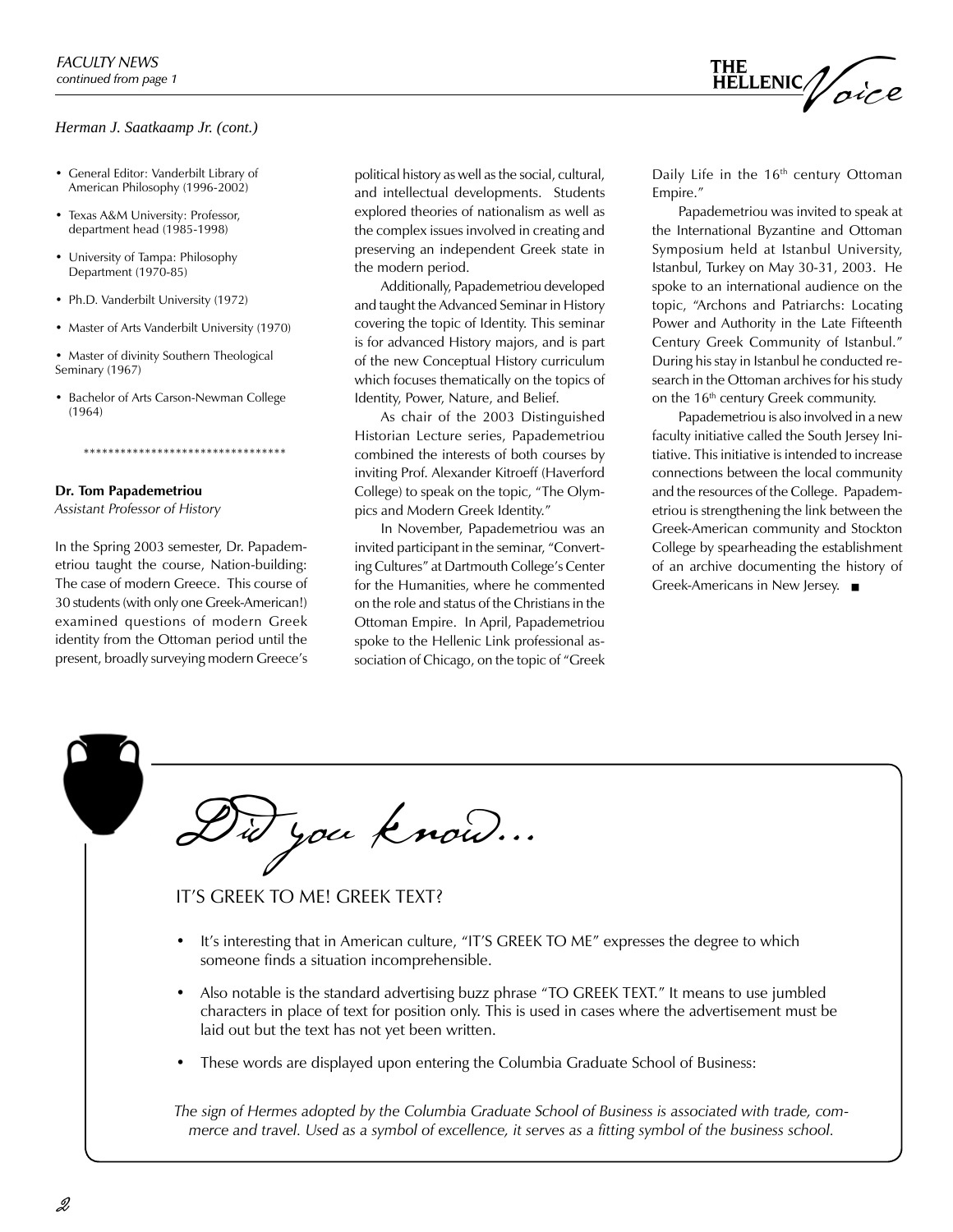



#### **October 12, 2003**

The Friends of Hellenic Studies at the Richard Stockton College of New Jersey will present:

PAIDEIA: A Tribute to Rev. Dr. Demetrios J. Constantelos Scholar, Teacher, and Community Leader

Banquet Luncheon with Special Guests and Presentations

Sunday, October 12, 2003 2:00-4:30pm at the College

Please join the Friends of Hellenic Studies as we pay tribute to Rev. Dr. Demetrios J. Constantelos for his many contributions to our community as a scholar, teacher and leader. As one of the first hired faculty members (Mayflower faculty) at Stockton College, Rev. Dr. Constantelos has worked for over 30 years educating young and old. Over the many years, he has touched the lives of countless people through his dedication and service, and has been instrumental in building communities throughout New Jersey. He is the foundation of Hellenic Studies at Richard Stockton College of NJ which is moving towards greater success. The Friends of Hellenic Studies wishes to honor this tireless individual who has contributed enormously to our intellectual and spiritual well-being.

For information, please contact the Office of College Development, 609-652-4528.

Mr. Petros Andreanidis and Mr. Peter Mitoulis Chairpersons

*Proceeds to benefit the Hellenic Studies Fund of The Richard Stockton College of New Jersey Foundation*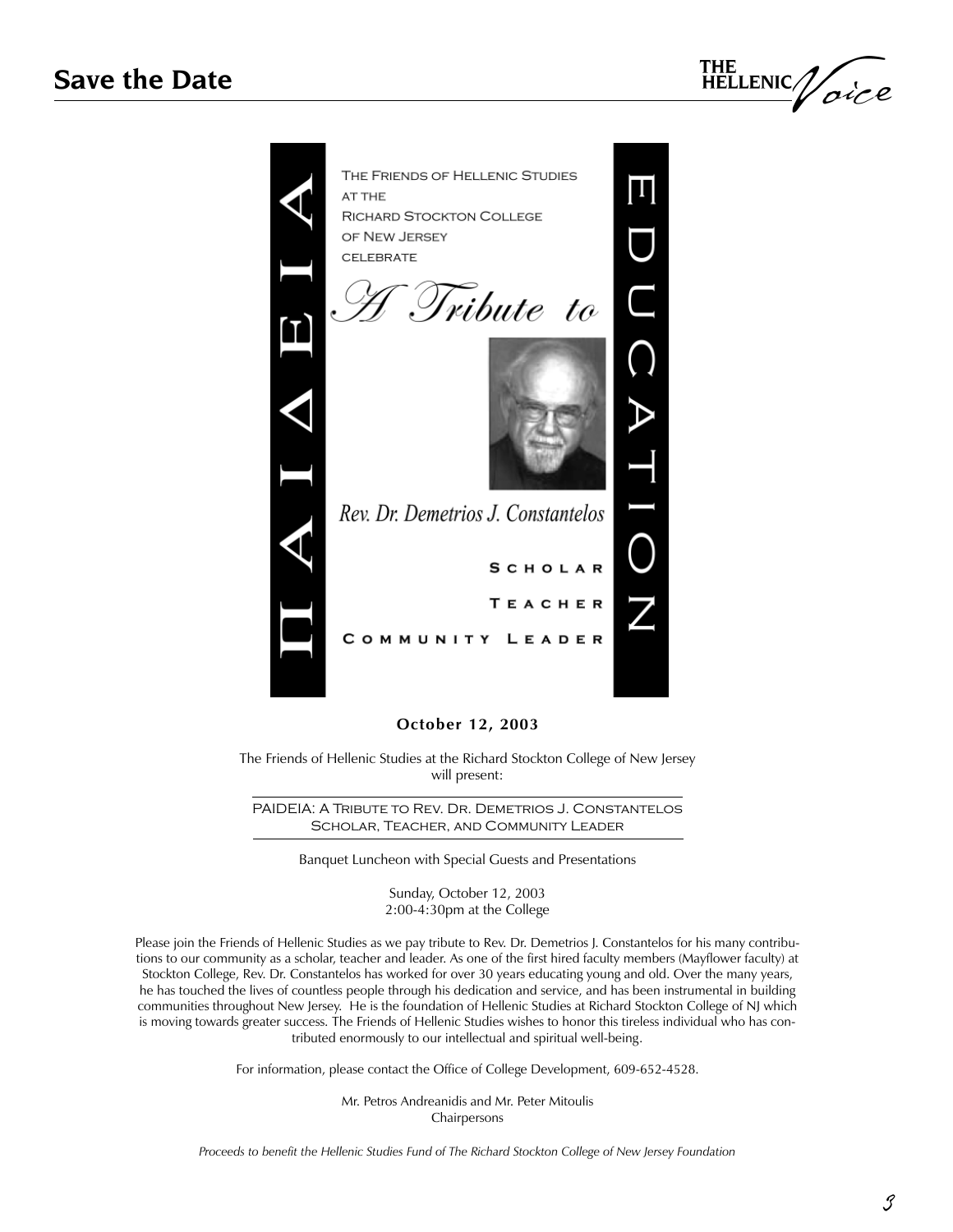adent Voices

THE HELLENIC / oice

## **Socrates gets guilty verdict on PAC stage**

by Matthew Gustaven

*A Bachelor of Arts major in Literature with a concentration in creative writing. A recipient of a Hellenic Studies Scholarship in honor of Dr. Demetrios Constantelos at the Richard Stockton College of New Jersey.*



On Thursday November 6 the Stockton Philosophical Society treated Stockton students and others to the play "Socrates on Trial" presented by the Educational Theater of New York. Socrates, an Athenian philosopher, was brought to trial in 399 B.C. for reasons which some dispute even today. While the charge was impiety, there may have been political and personal motivations behind the trial. Five hundred of his fellow Athenians whom he routinely examined in search of truth and wisdom acted as his jury and voted by a majority that he was guilty. Afterwards, they voted again and condemned Socrates to death.

 Adapted from several of Plato's Dialogues by Barbara Bregstein, the play chronicled the trial and execution of Socrates. Well-credited actors recreated the dialogues and brought new life to the story of Socrates. The audience, which nearly filled the 550 seat Stockton Performing Arts Center, acted as the jury. Socrates and his accusers

appealed directly to those in the audience as if they had been there in 399 B.C.

 The play began with Socrates examining Cebes (Anthony DeLuca) in his normal fashion. Those in the audience who had known nothing of Socrates before the play were familiarized with his methods of questioning. While his questions challenged the beliefs of those with whom he conversed, they rarely produced definitive answers. After conversing with Socrates, one was usually left with only more questions, but nevertheless Socrates would have been pleased to have made someone think rather than accept doctrinal belief without question.

When the trial had gotten underway, the audience was introduced to the charges. The accusers explained how Socrates had acted impiously and encouraged the audience to rid Athens of Socrates for corrupting the youth. Meletus (Derek Devareaux) seemed to be influenced by the other unnamed accuser (Robert F. Saunders) who represented the great prejudice against Socrates already present in the city of Athens.

 Then Socrates himself took the stand. David Arthur Brachach brought to life the character as he made his defense. Socrates explained to the jury, the audience, why he would not abandon his ways. He would never stop examining people whom he thought might know more than what he knew, and he would never stop listening to what he called his own personal divinity, which might be called a conscience today. Plato's humor, which can easily go unnoticed while reading the dialogues, was very much alive in Socrates' onstage defense. He was quite a sarcastic character, and with his unmatched wit, he cut into his accusers and began to examine them as if it were they who were on trial.

 When it came time for the votes to be cast, audience members had to take the ballots they had been given before sitting and cast their votes as they saw fit. The ballot was only a washer and a peg. To vote not guilty, the washer with the peg stuck through the hole was returned. I could see that the majority of the ballots being passed down the rows were all votes for not guilty.

 The votes were counted and everything proceeded just as it had in antiquity. The numbers came out exactly as they had in the actual trial, and Socrates was guilty, 280 to 220. While the voting was an interesting concept and made the play an interactive experience for the audience, it did not matter in the long run, for Socrates was still guilty. Perhaps, the futility of the voting was a critique of democracy, but whatever the case may have been, the voting had no effect on the outcome of the trial. When it came time for the audience to vote on the penalty, most of the ballots around me were again returned with the peg in the middle, but Socrates was condemned to death anyway.

 In the next scene, Socrates lay on his bed in prison while his friend Crito (Dan Snow) entered and watched over him as he slept. It was Socrates' last day, and the emotion poured out of Crito as he mourned for his friend. When Socrates awoke, he explained that death was in fact a good thing so his friends should not weep for him, even in the grim moments before his death. Socrates with his always-untimely humor was able to produce a laugh from his friends and those in the audience.

 This play was a pleasure to attend, for it brought new life to the character of Socrates, as well as Plato's dialogues. For those unfamiliar with Socrates and avid readers of Plato alike, the play shed light on philosophy as only such a performance can.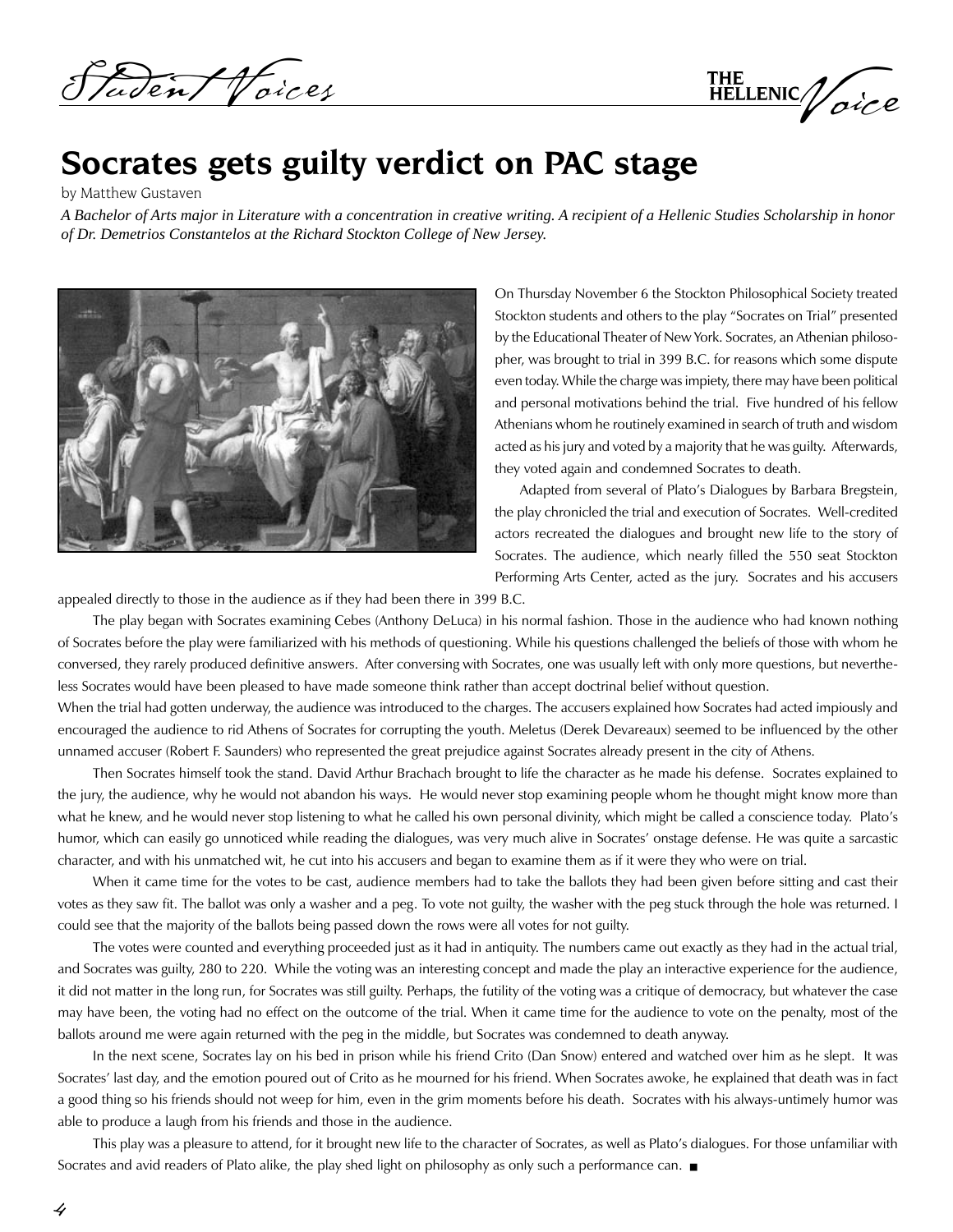Den/Voices

THE<br>HELLENIC/ oice

## **The Iliad Comes Alive in Atlantic City - Stockton Students Give New Meaning to the word "Greek"**

by Jonathan Branin

*A Bachelor of Arts major in Literature with a concentration in creative writing at the Richard Stockton College of New Jersey*

Imagine that you are the leader of a project that will ultimately decide your fate in a class. You have seven hours sleep under your belt and are outside in early November. The temperature is just breaking forty degrees and thirty extras are missing from your film shoot of *The Iliad.* This little problem was only the latest on a long list of things that had occurred throughout the morning, and it's only 10 AM. Panic is your last option as you are the only person in a 50 foot radius not worried about how the project will get done. Despite the despair, the job gets done and everyone goes home happy. The film gets shot and your project continues.

You now have a window into my experience during the Fall of 2002.

 I had the privilege to work with four of my other classmates on a project that tested me to my fullest limits. It was for Dr. Tom Papademetriou's Greek Culture and Modern Hellenism class at Stockton College. The funny thing about the project was that it wasn't even required to complete the course, it was voluntary. The project worked with the Service Learning Office at Stockton. The office provides Stockton Students the option to contribute to the surrounding community through their course work. This is done by a presentation involving aspects of their course.

 Now you may be wondering why I volunteered for a project that wasn't required and that at first was not going to contribute to my grade in the class. Being an Eagle Scout, I grew up with community service. It does not phase me to go and help out the community when an opportunity presents itself. When Dr. Papademetriou presented the idea I nearly jumped at the opportunity. I was pretty much the only one.

 The class could have cared less about an optional project. In fact, out of a class of twenty-five only two students showed interest, including me, and the other almost quit before the project was assigned. This didn't phase me, I'm used to overwhelming odds against me. This excited me even more about the project. The other student who showed interest in the project ended up sticking with it and becoming a good friend of mine. Her name was Beena Brelvi. She and I watched the project grow and bloom into something that helped the community and taught the group as a whole about life. Beena was not the only other member of the group. Next to sign on to the project was Kat Stipcevich. She came on board a few days after the project was officially assigned. Two other students joined the group before we maxed out at five members. They were Karen Ecker and John Riggi.

 Our first task as a group was to figure out what to do for a project. I had originally wanted to just make a movie, since I eventually want to get into making films. I saw this as a unique opportunity to share ideas and talents while making a movie. My idea was to film several scenes of *The Iliad* and present them to a class of middle school age children. Through the movie, the group would present ideas and values found in Greek culture. This was much harder than anyone anticipated. The movie itself was a huge and daunting task. The group and I worked on how we would put everything together and how the presentation would work in a classroom setting.

 The group met on Tuesday and Thursday each week in the library. The only available space was a cramped study room with no table. Tasks were divided with myself taking the bulk of filming duties, while the rest of the group would develop the class discussions used to enhance our ideas. Things ran smoothly and a shooting date was set for the movies. Beena negotiated with extras so that the Achaean camp would actually look like there was an army in it.

 As the shooting day approached, everyone grew anxious since it was a pretty big day. I was excited since this was the first big project that I had coordinated by myself since my Eagle Scout Project, but this time I didn't have

Mom and Dad right around the corner to help me in a pinch. Shooting day started at 5:45 AM for me since I needed to shower and get scripts printed. Call time was 7:30 AM on the set. Fields by the Stockton Observatory were the backdrop for our epic drama.

 We choose three scenes that showed different elements of character and values. The first was a scene in Book I of *The Iliad* involving Achilles and Agamemnon. The middle scene involved the Death of Patroclus. It started with Achilles giving his friend armor and ended with Achilles pleaing with the gods to be able to avenge the death of his friend. The third scene had the final showdown with Achilles and Hector. It also contained a small bit where Priam asked for Hector's body after Achilles killed him. These scenes were of course toned down for middle school children and adapted for better understanding.

 The whole group acted and or filmed the movie. In some cases, some of the members including myself played several parts. This was due to people backing out at the last minute, another random fluxuation I overcame in the filming process. John played Agamemnon and Priam in the film, while I played Hector and Calchas the oracle. Kat was our primary camera person, along with Beena. Karen helped with catering and script supervision. Because of losing thirty extras, some of the movie was rewritten right on the spot with scenes being ad-libbed. Through it all, the movie was completed and now came the bigger task: oral presentation.

 The group threw around many ideas, but eventually settled on starting the presentation with a general poll. The poll was to see what the students knew about Greek culture and how it is apparent in American culture. The movie would then be introduced and shown. Following the movie, the group members would break the class up into small groups for discussion. The discussions would focus around the ideas and values presented in the movie. The values focused on loyalty and respect while ideas focused on friendship and what makes a good leader.

 It was finally decided that the Oceanside Charter School in Atlantic City would be our site for presentation. We presented the project to several Social Studies classes taught by Mr. Hooker. Our presentation was well received overall and taught all of us many lessons. The main lesson learned was how to effectively communicate an idea to your target audience. Our ideas as a whole can be understood by almost any age group, though we over estimated how much the students would pick up on ideas. The group had to explain the movie in order for the students to comprehend what the movie was about. This was a minor set back since I was hoping that the movie would explain itself better than it was received.

 I also learned a major lesson in leadership. Leadership is a full time job. To many people, it can be defined by a set of traits and values that make up a certain person's character, while others believe it is displayed through actions. I tend to believe it is lived. I lived leadership in this group since I was the leader of the group. I could not have done the project without them and in the end everything worked out for us. The project eventually counted towards our grade making it worth our while, even though I would have done it without compensation.

 I know I have grown from my experiences in Greek Culture and will better be able to serve others because of that experience. While others scoffed, my group did a good deed and grew as human beings. There was nothing more Greek than what we did to help ourselves and our community.  $\blacksquare$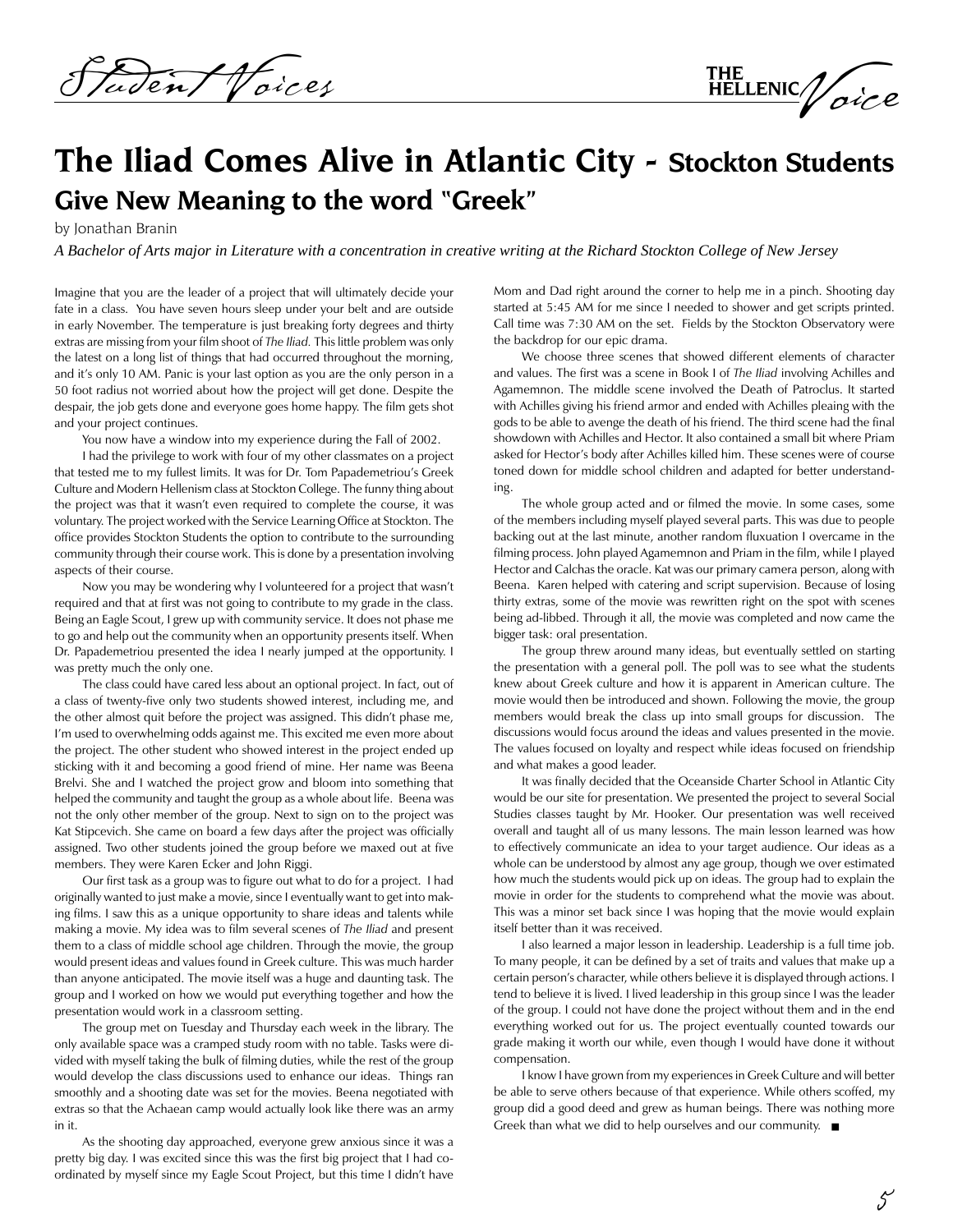On a personal note...

# **Thoughts on Hellenism**

by Dr. Peter N. Yiannos

*Editor's note: Dr. Peter N. Yiannos and his wife, Stella, are the benefactors of the newly endowed Peter and Stella Yiannos Professorship in Greek Language and Literature. See upcoming Hellenic Voice for more on this event.*

The Greek Heritage is the soul of the Fine Arts, Philosophy, Theology, and Sciences. As countless modern authors, including the recent Dr. C. Cavarnos, have summarized, the essence of the Greek Paideia - civilized education and creative imagination, would include epic poetry, lyric poetry, tragedy, comedy, myths, rhetoric, architecture, sculpture, painting, music, dance, astronomy, physics, biology, medicine, history, logic, metaphysics, epistemology, ethics, political theory, aesthetics, theology and religion, and countless more. Greek Paideia was ecumenical in scope, which eventually became the motive force for modern Renaissance, and stands as the foundation of our Western Civilization.

**Considering the above contributions, it should not be surprising that Greek words and roots are to be found in no less than one third of the common vocabulary of the English and other European languages and constitute approximately three quarters of our scientific and technical vocabulary;** 

*Hellenization of Christianity:* quoting from the almost blasphemous 20th century giant Kazantzakis, on the impact of Greece on Christianity in his Fratricides:

"Greece came along and took You (Christ) by the hand and out of the synagogues; she painted Your beauty and You became beautiful. She praised Your goodness and You became good; she built palaces for You that reached the skies, and You became a king…I look at the icon of the Virgin to the left of the iconostas, and I say, this is not the Virgin who sits, so sad and beautiful, with her breast out, feeding You, Lord; this is not the Virgin, it is Greece!", makes a Christian, and especially one of Greek heritage, realize the enormity of this historic record. Christianity without its fusion with the civilizing forces of Hellenism would, most likely, have remained one more religion from the Middle East. It is

not by accident that most effective Christian preachers and priests, including the historic Protestant Reformers, were also students of the Greek language and had read earlier Christian texts in the original Greek.

**No Christian, regardless of faith commitment, can hope to reach Christian literary nirvana without depth in the Greaco-Christian interaction and related literature. The first translators of the Bible from Greek to German and English (Erasmos, Tyndale - who paid with his life for such a translation, and the 54 King James scholars) have rendered invaluable service to the world but they also recommended studying the Bible in its original Greek form;** 

*Hellenic Roots of the U.S.A.:* recognizing the impact of Hellenism on the Founding Fathers of the U.S., and how, in some ways, ancient Greece was resurrected in 1776 in Philadelphia - in terms of valuing the inalienable rights of the individual - should make every American, and especially a Greek American, want to appreciate this important connection and contribution to our lives. This freedom tree, so to speak, must not be cut off from its roots; Hellenism is needed now in America and must become once again the focal point of American education.

*Essence of Greek Orthodoxy:* feeling the essence of the Orthodox Church, which is summarized very well by the author Nicholas Gage in his book Hellas, "The faith of the Eastern Church is based not on the idea of God's justice, but of His love. Penance is not considered to be a way of compensating for sins, but simply a road to greater sanctity. Sin is not the breaking of laws, but a lessening of man's resemblance to God - a flaw in the "icon" of God. The priest is not considered spiritually superior to

his parishioners. When conferring absolution he does not say, "I absolve you," as in the West, but only asks that God absolve them. It is through His love that God will bestow His grace equally on everyone, no matter how imperfect. The redemption made possible by Jesus Christ is for all men past and present, living and dead".

**The myriad of church rituals and traditional observances aim to satisfy the needs of the above core belief. As such, church liturgy takes real meaning when one gets behind the words and motions. The Orthodox church, more so than any other church, through artistic iconography and the poetic Greek language, allows the believer to visualize and see the unseen;** 

*Greek Family Support:* having the feeling that in the real Greek family one is never alone in facing the struggles of life; true relatives and friends do not usually disappear when one needs them. Love is expressed in the form of empathy and filotimo - honor, pride, dignity, face. The return of a Greek "prodigal" son is almost always acceptable;

*Greek Character:* seeing the openness of the traditional Greek's heart and his zest for life, which is evident in his social affairs or parties, makes one feel happy to be alive. His parties, if they are to be good, include some serious conversation, satire, humor, singing, dancing, and laughter. This, in addition to outstanding Greek food, ouzo and wine. One knows that this is essentially a continuation of the ancient symposia. Life without thought and euthymia, or fun, is only a mortuary. In the past, visiting by one's friends and relatives without notification had been almost the norm for a Greek community.Weddings and funerals are very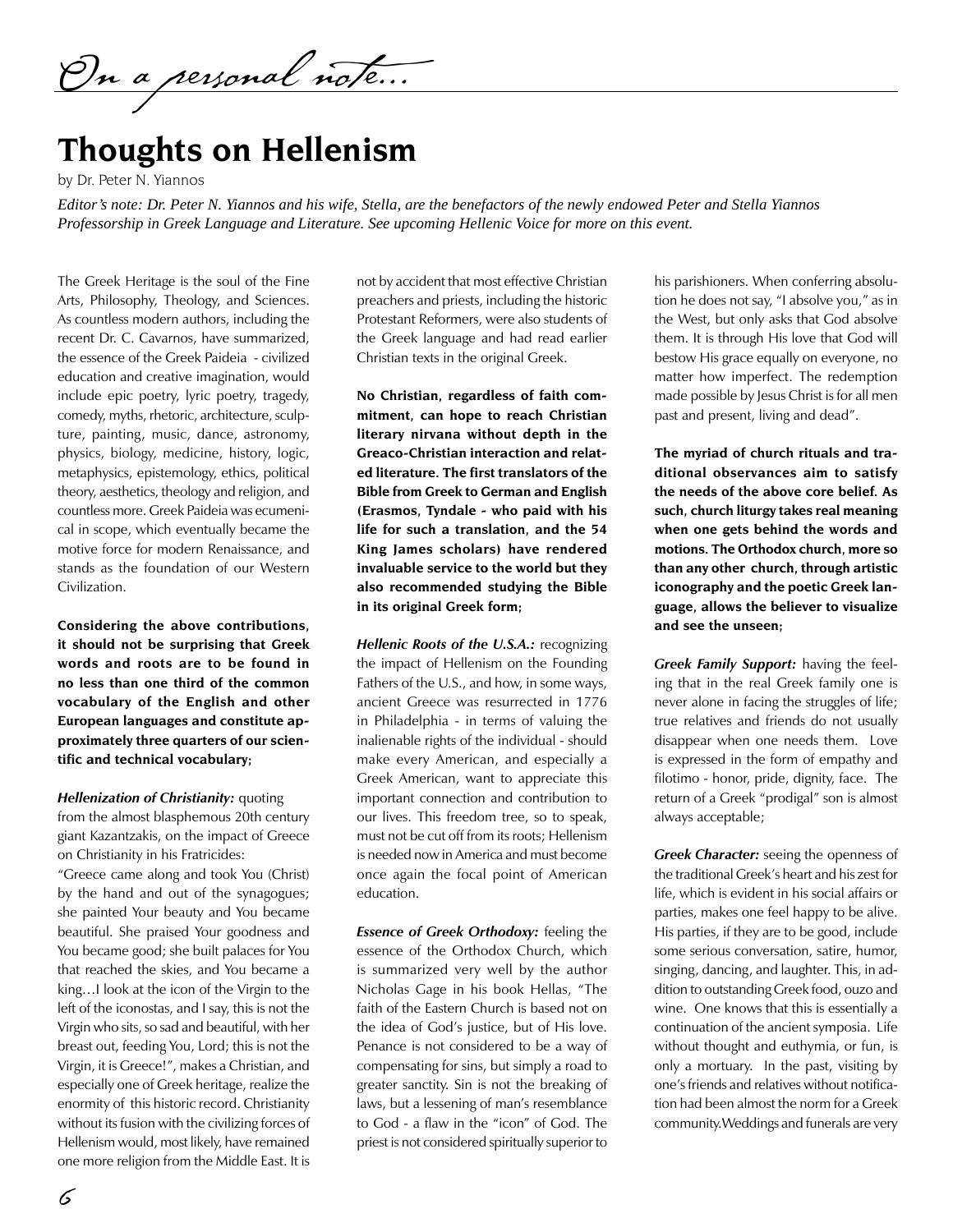

emotional times; and corresponding exhibit the two sides of the coin of life;

*Greek Habits:* expecting to be asked personal questions and, for instance, share with them information of how much money one earns, or for whom one is going to vote in a coming election, and answering them without much discomfort has been part of this great Hellenic tradition. Arguing at a restaurant as to whom will have the privilege to pay the bill, reading the newspaper over someone's shoulder on a bus and having the audacity to ask the possessor of the paper not to turn the page until he is finished, and many other such habits are additional characteristics of the unique Greek character. The Greek character is such that disagreements and arguments are very common, but they are not vengeful. These same individuals who were about to kill each other , they are going to dine and have fun together. This trait separates Greeks from many other ethnic groups, whether from the East or the West.

#### *Formation and Transmission of Hellenic*

*Tradition:* the above traditional roots, and more, are acquired naturally, little by little and not solely by a learning effort. Studying of Greek tradition may help the understanding of it, but it is only the daily living experience that will captivate and incorporate. Once that happens, the absence of this tradition makes one feel empty. Women, as mothers, have the greatest responsibility and indeed play the major role in the family as transmitters of tradition and culture from one generation to another. In a mixed-culture marriage, the assimilation of a non-Greek woman and the children into the husband's culture is much more challenging since the woman by nature spends more time with the children and tends to be more involved with Church, school and community activities.

*The Greatest Fraternity:* Over the years, in my personal and business travels, I came to realize that as a man of Hellenic origin I belong to the greatest fraternity of the world. Regardless of where I traveled in the world, I knew that I could go to a Greek Orthodox Church and meet other Hellenes, or spot a Greek-owned restaurant which I could enter and converse in Greek, often to be treated, along with my friends, to a special Greek dish as part of that Greek filotimo. If no Greek restaurants or church was available to me, visiting a museum and seeing Hellenic art, connected me with my roots. I often thought that if the ancient Hellenes were not what they really were, the world museums would be very small.

 I view the Hellenic tradition as both my privilege and my burden to carry and transmit to my next generation. This, in spite of the fact that many of us Hellenes who, while immersed and preoccupied with the realities of trying to make a living in a modern world, neglect to make the extra effort necessary to live in a quality manner.

 If some interpret the above as somewhat chauvinistic, the only thing I would say is that the intent is to live by ways which have had the test and improvements of time and preserve the best of our roots. In this manner, we combine the best of the Hellenic culture with the best of what America offers. However, people are free to trade gold for silver or less. Ignorance of the Hellenic tradition brings about lack of appreciation which, in turn, can lead to undervaluing.

 I should point out that Greek origin is not a prerequisite to believing and belonging to the Greek tradition and culture. A genuine interest and an active effort to get completely immersed and become part of the Hellenic culture, including the Greek language and religion, are the necessary requirements. As such, I subscribe wholeheartedly to Isocrates of some 2300 years ago, who defined a Hellene not by one's genealogical tree but as a person who partakes of Greek Paideia -education and culture.

 We can point to key examples of non-Greek spouses who have done very well in adopting and living the Greek culture with joy and happiness; but many mixed-culture marriages end or live with unhappiness because the non-Greek spouse has grossly underestimated the power of the Hellenic culture and Greek Orthodoxy. I have seen

Hellenes, married to non-Greeks, living outside or peripherally to the Greek Orthodox community, getting very emotional and nostalgic at Easter services, which they seem to attend without their non-involved spouses and children. Orthodoxy and Greek culture are like conscience; they can be suppressed but never erased from the hearts of those who have come to know them, Greeks and non-Greeks alike. Paraphrasing Alexander the Great's speech at Opis some 2300 years ago, not all Hellenes deserve the title of a Hellene but many non-Greeks qualify very well by their knowledge and attitude.

For all of us to qualify for the title, we must hold the points discussed above as the ideal targets, and must demand excellence from ourselves and our respective leadership in the quality of living. Then we can say we are good human beings because we value philomatheia - love of learning, philotimia - love of honor, honorbound, dignity, pride, and having a clean name or reputation, philoxenia - love of being hospitable, especially to strangers and the needy, and philophronesis -love of prudence and common sense. As such, we don't only know how a Greek heart beats but it really beats Hellenically in a cultural and educational sense."  $\blacksquare$